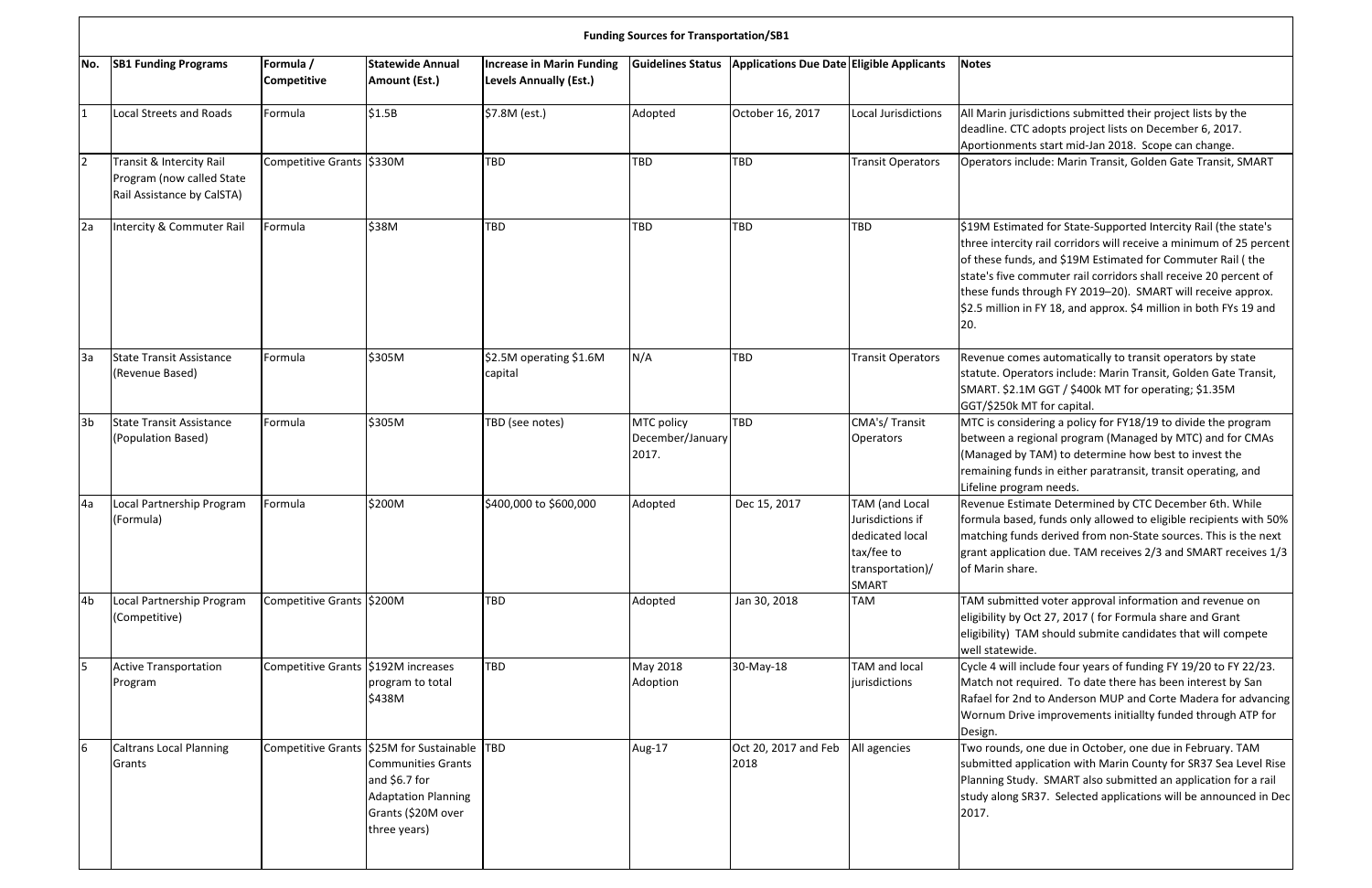| No.              | <b>SB1 Funding Programs</b>                         | Formula /<br>Competitive           | <b>Statewide Annual</b><br>Amount (Est.)       | <b>Increase in Marin Funding</b><br><b>Levels Annually (Est.)</b> | <b>Guidelines Status</b> | Applications Due Date Eligible Applicants |                                | <b>Notes</b>                                                                                                |
|------------------|-----------------------------------------------------|------------------------------------|------------------------------------------------|-------------------------------------------------------------------|--------------------------|-------------------------------------------|--------------------------------|-------------------------------------------------------------------------------------------------------------|
| $\overline{7}$   | SHOPP/Maintenance                                   | Caltrans managed                   | \$1.9B Increases<br>program to total<br>\$4.4B | TBD                                                               | March 2018<br>Adoption   | Caltrans submits<br>proposed SHOPP        | Caltrans                       | \$240 Mil<br>(what Ca<br>interchar<br>Caltrans I<br>improver                                                |
| $\boldsymbol{8}$ | State Improvement Program   Formula - MTC<br>(STIP) | submits regional<br>program (RTIP) | \$77M though RTIP,<br>\$26M through ITIP       | TBD                                                               | March 2018<br>Adoption   | Oct-17                                    | TAM and local<br>jurisdictions | MTC sub<br>Associate<br>continue<br>fund bala<br>capacity <sup>-</sup><br>for in pas<br>projects            |
| 9                | <b>Bridges &amp; Culverts</b>                       | Caltrans managed                   | \$400M                                         | TBD                                                               | <b>TBD</b>               | TBD                                       | Caltrans                       | Possibilit<br>raise the                                                                                     |
| 10               | <b>Congested Corridors</b>                          | Competitive Grants S250M           |                                                | TBD                                                               | Dec 2017<br>Adoption     | 16-Feb-18                                 | Caltrans, TAM, MTC   MTC, Cal  | Marin So<br>selected<br>required.<br>program<br>it clear w<br>therefore<br>Marin Co<br>the Rout<br>Marin an |
| 11               | <b>Trade Corridors</b>                              | Competitive Grants \$300M          |                                                | TBD                                                               | Adopted                  | 30-Jan-18                                 | <b>MTC</b>                     | MTC Goc<br>region. W<br>heavy po<br>early pric                                                              |
| 12               | Dept. of Parks & Recreation                         | State DPR managed S54M             |                                                | TBD                                                               | TBD                      | TBD                                       | TBD                            |                                                                                                             |
| 13               | <b>Freeway Service Patrol</b>                       | CHP managed                        | \$25M                                          | TBD                                                               | <b>TBD</b>               | TBD                                       | TBD                            |                                                                                                             |
| 14               | Dept. of Food & Agriculture                         | State DFA managed S17M             |                                                | TBD                                                               | <b>TBD</b>               | TBD                                       | TBD                            |                                                                                                             |
| 15               | CSU & UC Research                                   | Reasearch Grants                   | \$7M                                           | TBD                                                               | <b>TBD</b>               | TBD                                       | TBD                            |                                                                                                             |
| 16               | Workforce Development<br>Board                      | State WDB                          | \$5M                                           | TBD                                                               | <b>TBD</b>               | TBD                                       | TBD                            |                                                                                                             |

lion programmed August for accelerated project delivery altrans had in queue) ; opportunities for Marin regarding nge mods, bike/ped crossings on state highways ( via Regional Bike Plan), and perhaps operational ments such as auxiliary lanes and bus-on-shoulder

mits Regional Program Due to CTC by December 15. ed housing policies off the table this cycle of STIP but will to be considered at MTC. Since Marin has a negative ance/carryover there is no additional programming for Marin in the 2018 STIP cycle (Funds were advanced st years and once the balance is positive additional can be programmed.

y that work in Marin Rte 37 at Novato Creek Bridge- to bridge- would be eligible for this program in the future.

Itrans, SCTA and TAM coordinating on submitting the moma Narrows, named in legislation. CTC approves applications May 16, 2018. No local match funds MTC has a list of projects. While this is a competitive (\$250 million per year statewide) the Legislature made hich projects/corridors it considers "congested" and e likely candidates to receive funds. One of which is in ounty. From SB 1 Section 43: "Multimodal approaches for e 101 and SMART rail corridor between the Counties of d Sonoma."

ods Movement Plan strong basis for candidates in this Vhile I-580 and Hwy 101 in Marin and Sonoma included, ort and truck needs in East Bay and Solano likely to get prities. CTC approves selected applications May 16, 2018